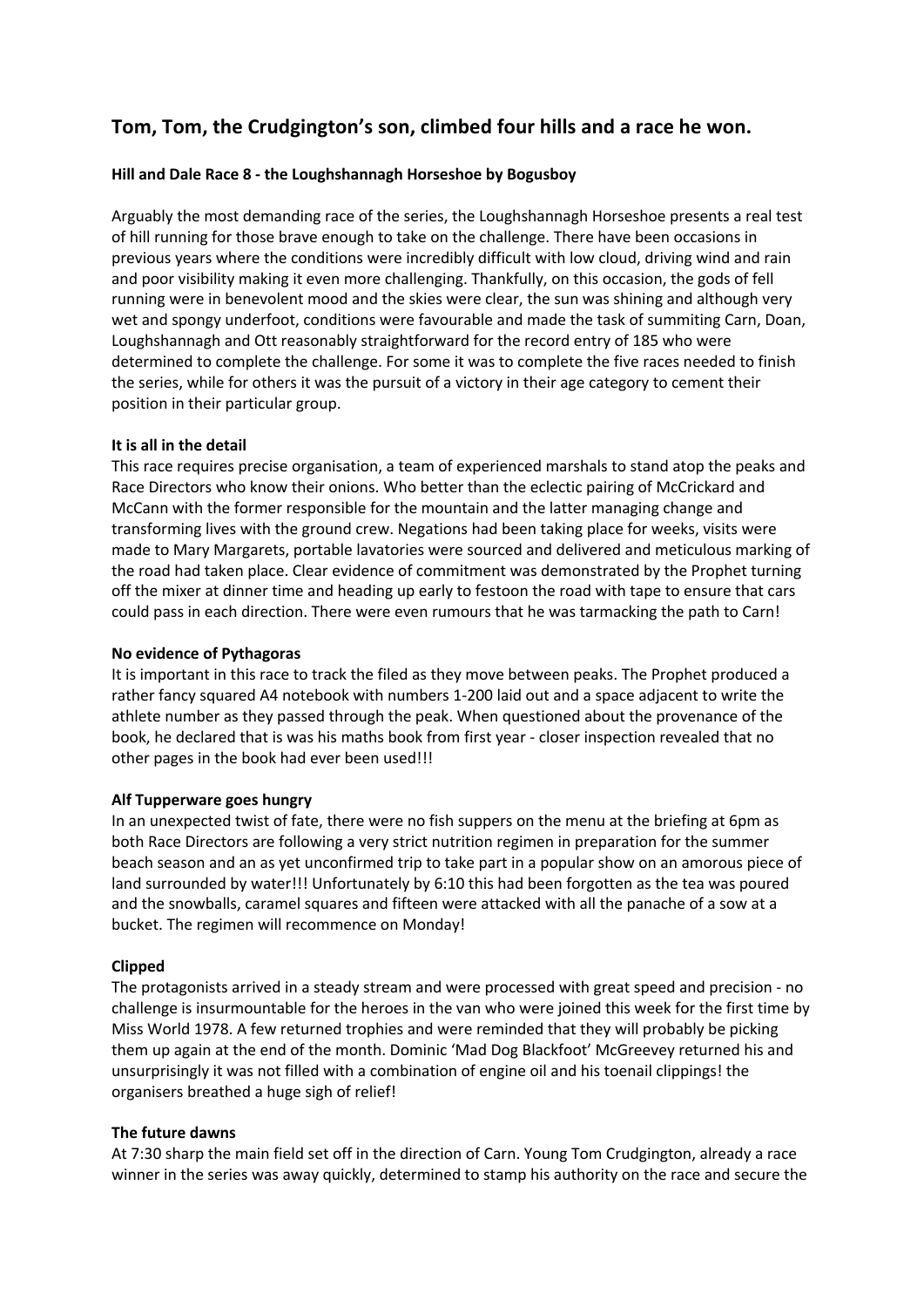win. By the top of Loughshannagh, with the hard climbing over, he had built up a commanding lead and was able to hold off the fast finishing Johnny Scott to cross the line in 44 minutes flat, 17 seconds ahead of the Mourne Runner who had made considerable inroads when Crudgington took a very safe and less direct route from Ott to the finish. Crudgington improved on his second position from last year and the sentiments in the report from that race that on a better night he could have gone one better came to pass. It was noted that he was one for the future and that future has very much arrived. The ever-improving Joshua McAtee was third once again a further 10 seconds adrift.

# **Slip sliding away!**

One by one they came home and there was great entertainment for the knowledgable crowd at the finish in seeing the line taken from the top of the last peak, the battles to the line, the muck and gutters each was carrying and most of all how they negotiated the final treacherous ramp that Frank had sadistically taped off to guide the field home.

Last week we reported on the exploits of David Smyth. This week we are delighted to report that this athlete made no mistakes and came home in an impressive 11th place overall and did not have to go back up the mountain again.

#### **Wilson asserts her authority**

Diane Wilson improved on her second place last week in recording a win in the ladies race. Wilson ran a very steady and well paced race to move through strongly and impose her authority on the other female racers. Her winning time of 54:41 was good enough for 37th overall. Sarah Graham of Mourne Runners continued to show good form to finish second lady in 54th place overall, while Ciara Savage was both first female Junior and third lady overall in 58th place.

#### **They were all winners**

In the round up of the categories there were wins for Gary McEvoy (MV40), Sean Donnelly (MV35), Colum Campbell (MV45), Deon McNeilly (MV55), Pete Grant (MV50), Paul Le Blanc (MV60), Dominic McGreevey (MV85!!), Patrick McDaid (MJ), Bernadette O'Kane (FV35), Karen Wilton (FV45), AIne McNeill (FV55), Ciara Coffey (FV40), Peter McGuickin (MV70) and last but by no means least the irrepressible Mary Mackin (FV65).

#### **The craic was 90**

After the racing came the real highlight of the evening - the annual fell runners pilgrimage to the Horseshoe Bar to break bread with the lady of the house, Mary Margaret herself (one poor volunteer was unable to make the short trip as he was 'exhausted' and had to be taken home and tucked into be with his teddy bear). This has been the scene of many of the most memorable moments in H&D history including the infamous occasion in 2008 when Dave Goddard unwittingly emptied the contents of the coal scuttle into the fire not knowing that said scuttle was laced with alcohol - he almost reduced the building to ashes!!! This year it was a little more sedate with the real highlight the delicious food served alfresco to the ravenous masses by Rita Devlin. There was a varied bill of fayre on offer, enough even to satisfy the Blayney lads who described it as a 'quare feed'. Another tradition observed again is the visit to the kitchen for tea and whatever cake the landlady has procured. This year it was a cheeky little ginger number that was well received by those present - Pete Grant had 3 slices and then went to the van to get his lunchbox for a 'takeaway'. When the food was consumed, mugs were distributed to those who wanted them and those who did not and a diatribe of bitter invective was directed towards a few unsuspecting victims - all part of the race fee!!!